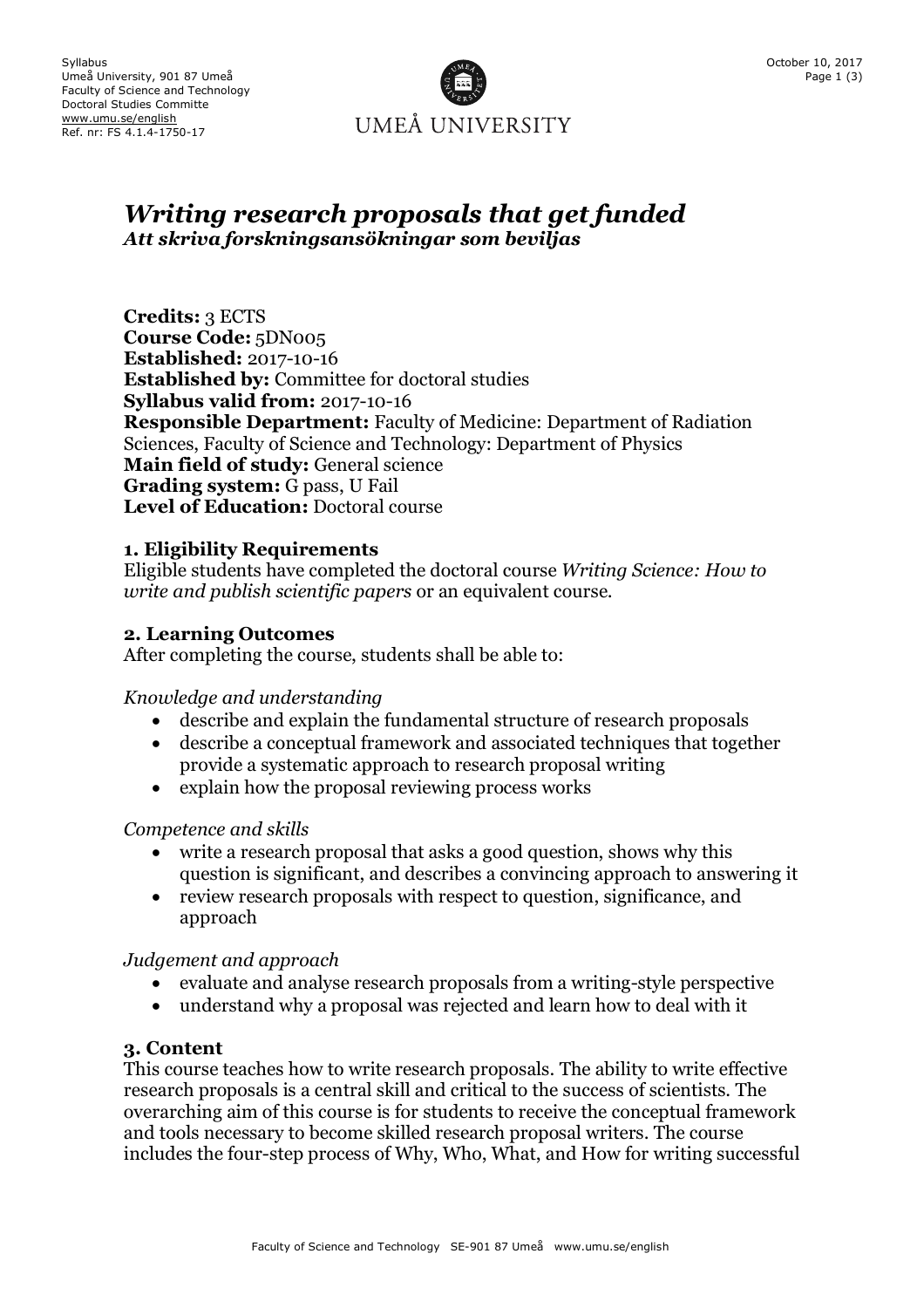

proposals by answering the two fundamental questions a reviewer is asking: What's in it for me or the funding agencies I represent? Can they actually deliver what they are promising?

First, we analyse the key elements of good research proposals, emphasizing the significance of the overall structure and exploring different strategies used to develop clear and interesting proposals. Here we will highlight why a proposal must contain a broad opening, key research questions, compelling aims, clear descriptions of the approach, and a succinct summary. We present different techniques and analyse how to ask a good research question, how to show why it is important, and how to show why the approach to answering it will work.

Each student works individually to refine his or her research proposal using the tools presented during the course. At each course meeting, students will work in small writing groups where they analyse and provide constructive criticism on each other's proposals. Students also engage with the broader group in larger discussions, sharing the successes and challenges from the daily exercises and the analytical work during the previous week. Examples of additional topics covered during the course include the importance of proposal writing for scientists, how to persuade reviewers, how to demonstrate credibility, how to write concise and compelling significance statements, and how to know where and when to apply for funding. Finally, students will meet and be able to ask questions to an experienced research proposal reviewer.

#### **4. Instructions**

We meet once a week for four weeks. Each meeting starts with a short lecture focused on research proposal writing in practice, based on experience with funding agencies, reviewers, etc. The optional readings will cover this part. We then introduce the writing session and divide the class into small writing groups of three to four students. Before each session, students have prepared a proposal, or have revised their proposal according to a specific exercise. Other students within the writing group comment on the new versions of their group members. Together, students analyse, discuss, and revise the proposals to improve them. Each of these weekly exercises derives from the book 4 Steps To Funding, which from chapter to chapter provides new tools to compel and convince reviewers. Each week we cover about 50 pages, and exercises that take two–three days to complete. We also read and analyse successful and unsuccessful proposals. At the end of each class period, we reunite to summarize and conclude the day's activities and present the exercise for the next meeting. Finally, at the end of the course, the instructors provide all students with individual feedback on his or her proposal.

We use Cambro to coordinate all exercises.

**Importantly, we provide the first chapters of 4 Steps To Funding and announce the first exercise before the first meeting, so that students can prepare a draft of a short proposal (about one page).**